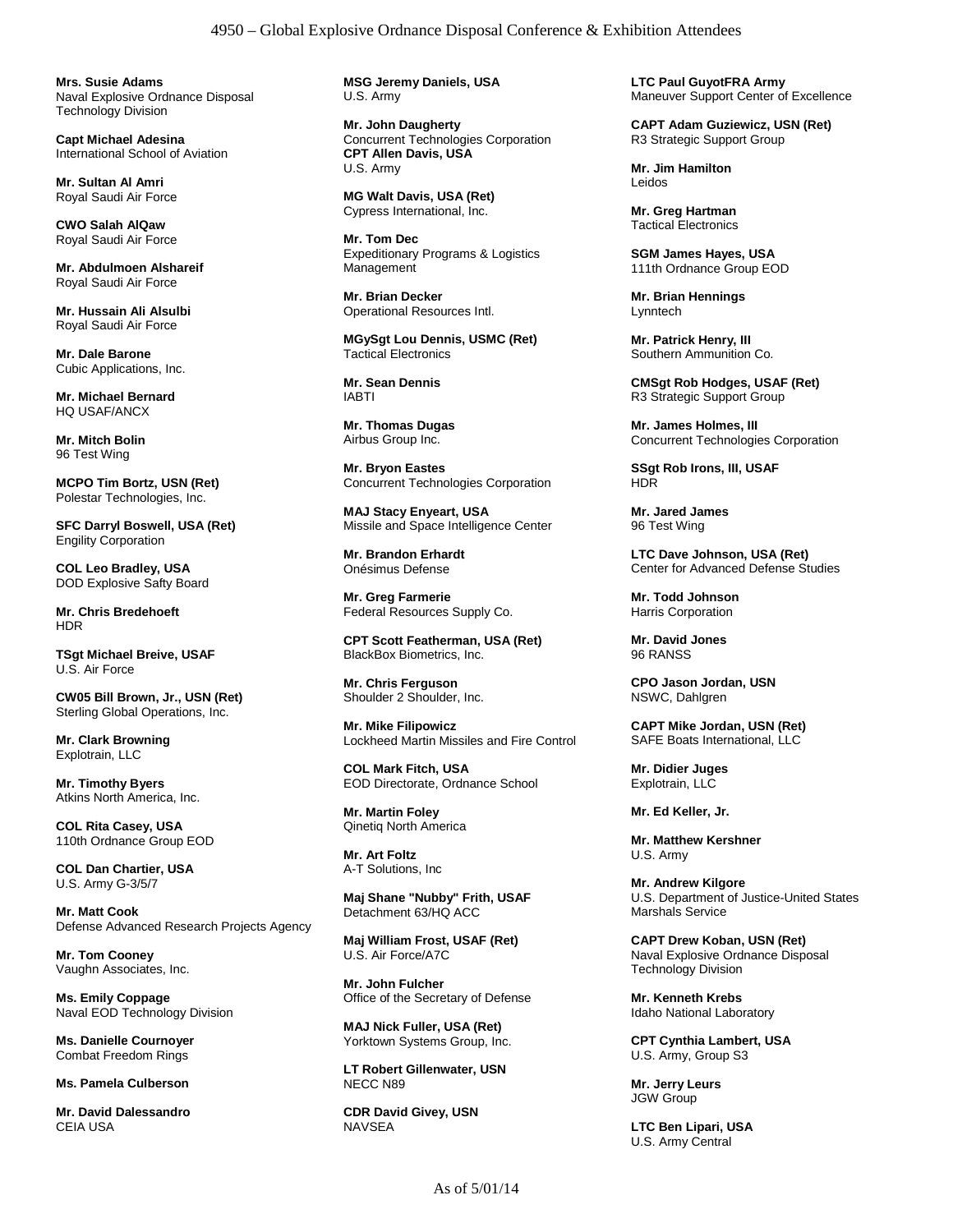**Mr. Shelton Little, Jr.** A-T Solutions, Inc

**Mr. Michael Long** Booz Allen Hamilton

**Mr. Steven Loth** Bokam Engineering

**Mr. Holmes Lundt** Sericore

**Mr. Kevin Lutz** A-T Solutions, Inc

**RADM Arch Macy, USN (Ret)** Cypress International, Inc.

**Mr. Kenneth Manlogon** Exelis Inc.

**Mr. Tony Marlow** BROKK

**Mr. John Matta** Battlefield Clearance Team Licensing, Co.

**Ms. Elaine Matysik** Combat Freedom Rings

**MSgt George McAllister, USAF (Ret)** Concurrent Technologies Corporation

**LTC Ken McCallister, USA (Ret) Muscatatuck** 

**Mr. Peter McGuinness** Ensign-Bickford Aerospace & Defense

**COL Dean Meinert, USA** OSD Policy

**Mr. Rommel Meza** EOD Directorate

**Mr. Ante Milicevic** DOK-ING, Ltd.

**SFC Chris Millward, USA** U.S. Army, USARCENT

**CAPT Rusty Mirick, USN (Ret)** Booz Allen Hamilton

**Ms. Jamie Mizerak** EOD Warrior Foundation

**Ms. Nicole Motsek** EOD Warrior Foundation

**Maj Scott Murphy, USMC** Defense Threat Reduction Agency

**MGen Gordon Nash, USMC (Ret)** Sierra Nevada Corporation

**LTC Ross Nguyen, USA (Ret)** UXO Center of Excellence

**CDR Clark Nichols, USN (Ret)** R3 Strategic Support Group

**COL Kyle Nordmeyer, USA** 20th CBRNE

**CMSgt Patrick O'Connor, USAF** Science & Technology Directorate, DHS

**Dr. Becky Olinger** Los Alamos National Laboratory

**Mr. Robert Pabst** Improvised Electronics

**CDR Randall Packard, USN (Ret)** R3 Strategic Support Group

**Ms. Cathy Parker** RE2, Inc.

**Mr. Mark Parr** U.S. Army Combat Readiness/Safety Center **LTC Russ Payne, USA** JFHQ

**CDR Aaron Peters, USN** PMS 408

**Dr. Len Pick** DoD

**Mr. Robert Pickett** Concurrent Technologies Corporation

**Mr. Kent Pierson** Combat Freedom Rings

**Mr. Mike Pierson** Combat Freedom Rings

**COL Paul Plemmons, USA (Ret)** Sierra Nevada Corporation

**Mr. Billy Poe** Explosive Service International

**Mr. Jason Poe** Explosive Service International

**Mr. Adam Popp** Shoulder 2 Shoulder, Inc.

**Mr. Matt Prior** Maneuver Support Center of Excellence

**Dr. Ted Prociv** Integrated Program Services

**CSM Dave Puig, USA** U.S. Army Contracting Command - Redstone

**CAPT Peter Ranelli, USN (Ret)** Teledyne Benthos, Inc.

**Mr. Dusty Rather** Nek Services, Inc.

**MSG Brent Ray, USA (Ret)** 221st EOD Company

**Mr. Rob Reynolds** Med-Eng

**Mr. Victor Reznack** L-3 Communications CyTerra

**MAJ Wes Rhone, Jr., USA** EOD Directorate

**Mr. David Richardson** Raytheon Systems Limited **Ms. Holly Rixie** ADS, Inc.

**Mr. Shane Robertson** U.S. Air Force

**CW04 Rex Rousseau, USN (Ret)** InfoPro Corporation

**CAPT Tim Rudderow, USN** OPNAV 95

**Ms. Kerry Russell** ADS, Inc.

**CAPT Scott Russell, USN** Air War College

**CDR Mark Sanders, USN (Ret)** R3 Strategic Support Group

**Mr. Dean Schelhase** Explosive Service International

**Mr. Mike Schilt** NSWC, Carderock

**Mr. Bruce Schlee** Helical Robotics

**LTC Dave Schmitt, USA** Anniston Munitions Center

**CMSgt Jerry Shelton, Jr., USAF (Ret)** R3 Strategic Support Group

**Dr. Laura Skubal** Argonne National Laboratory

**Mr. John Smalling** ORTEC (Advanced Measurement Technology)

**CAPT Tom Smith, II, USN** Naval Explosive Ordnance Disposal Technology Division

**F/CMCPO John Snyder, USN (Ret)** R3 Strategic Support Group

**Mr. Eugene Squires** Squires & Fulcher, LLC

**LCDR John Stewart, USN NAVSEA** 

**Mr. Kevin Stilwell** 46 RANSS/TSRI

**Mr. Brian Sunderman** Battlefield Clearance Team Licensing, Co.

**Mr. Ted Taala** Nex-Ray

**Mr. Leon Tackitt** R3 Strategic Support Group

**CPT Vincenzo taylor, USA** UXO Center of Excellence

**Mr. Jason Teuton** Strategos Consulting

**Mr. Phil Thompson CTTSO**